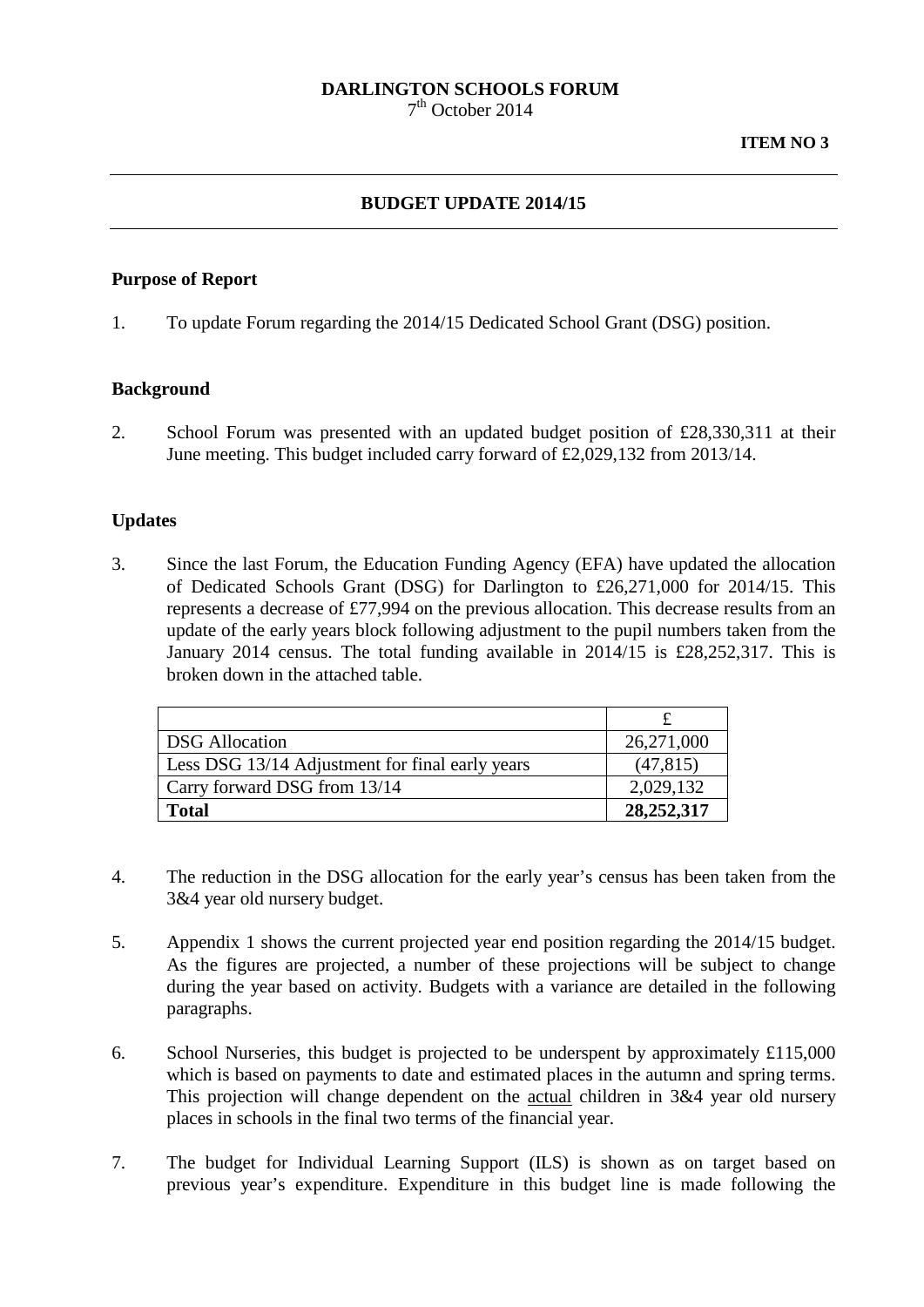assessment of children within primary schools regarding additional/special need, requiring top up payments. Therefore the final spend will be dependent on actual assessments undertaken.

- 8. Voluntary/trust admissions, this budget is showing an overspend of £15,000. This is based on the decision at June Forum to allocate £20,000 for admission appeals.
- 9. School Transport, Forum have previously agreed that underspend in this budget line will be rolled forward for future years transport requirements, hence this budget line is shown as fully spent.
- 10. Licenses, this budget will be underspent by £7,502 as all payments for 14/15 have now been made.
- 11. Pupil Growth Fund. At the time of writing no payments have been made regarding increases in school placements (in line with the agreed policy for this budget) for the September intake, as final pupils numbers are being collated, hence this budget is being shown as fully spent for now. Final expenditure will be reported to Forum at their January meeting.
- 12. The variances identified for the Resource Base Units, Beaumont Hill and Marchbank are based on the current numbers of children within these schools. Those units that are showing overspends are where additional children have been placed over the original commissioned places. As with all demand led budgets, the final expenditure will be dependent upon the actual occupancies during the autumn and spring terms.
- 13. High Needs Contingency, this budget is shown as unspent as it offsets pressures in other high needs budget lines.
- 14. SEN out of Borough Placements, this budget is shown as on target based on the current number of children in placements. As with other budgets the year end position will alter dependent on changes in placements during the rest of the financial year.
- 15. Nursery Funding (PVI), this budget is shown as been on target based on the summer term payment. As Forum will be aware the actual spend will be dependent on the actual number of children in settings at the autumn and spring term head counts. The year end position is therefore subject to change.
- 16. 3&4 year old nursery carry forward is shown as underspent as it is not expected that any of this funding will be required in 14/15 (i.e. both the PVI and school 3&4 year old budgets are projected to be on target/underspent in 14/15). Any unused budget at the yearend will be allocated to the early years funding formula for 15/16.
- 17. 2 year old funding, it is expected that this budget will be underspent at the year end based on the number of two year old children in placements during the year to date. However, as in previous years this budget is shown as fully spent, as any underspend will be rolled forward for two year old funding in future years.
- 18. Individually Assigned Resources, this budget is showing an overspend of approximately £40,000. This will be the final outturn position, as no further payments will be made from this budget. The budget is overspent as the number of assessed children requiring top up